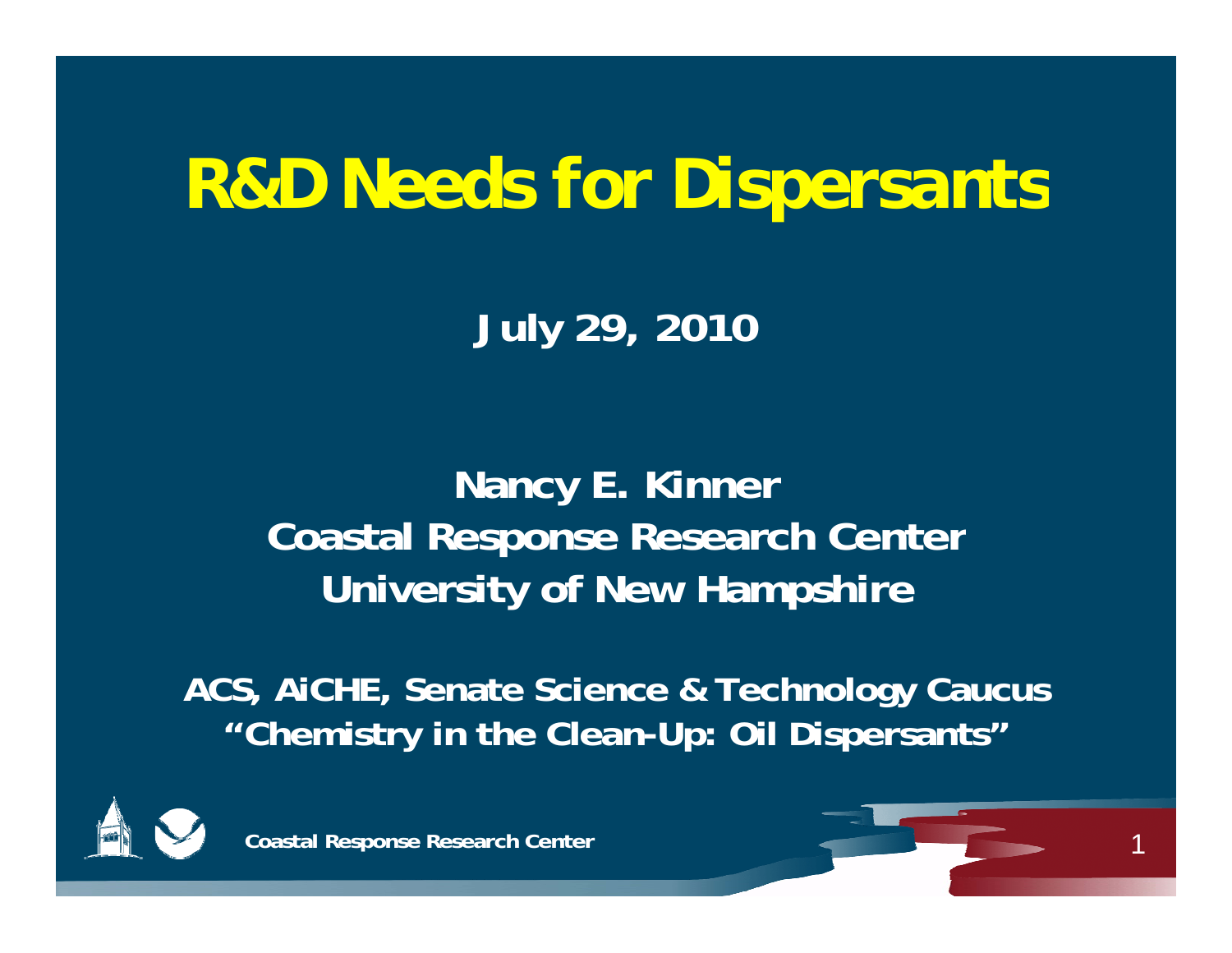#### **CAVEATS**

- **Today = Unique R&D Issues Deepwater Horizon (DWH)**
- **Extensive List of Dispersants R&D Needs Identified Before Deepwater Horizon Spill**
	- **N ti l R h C il Oil S ill Di t National Research Council: Spill Dispersants: Efficacy and Effects (May 2005)**
	- **Dispersants Working Group: R&D Needs for Making D i i R di Di i Oil (S t 2005) Decisions Regarding Dispersing (Sept 2005)**
	- **Dispersants Working Group: Dispersed Oil Research Data (Present)**
- **R&D Coordination: Dispersants Working Group**



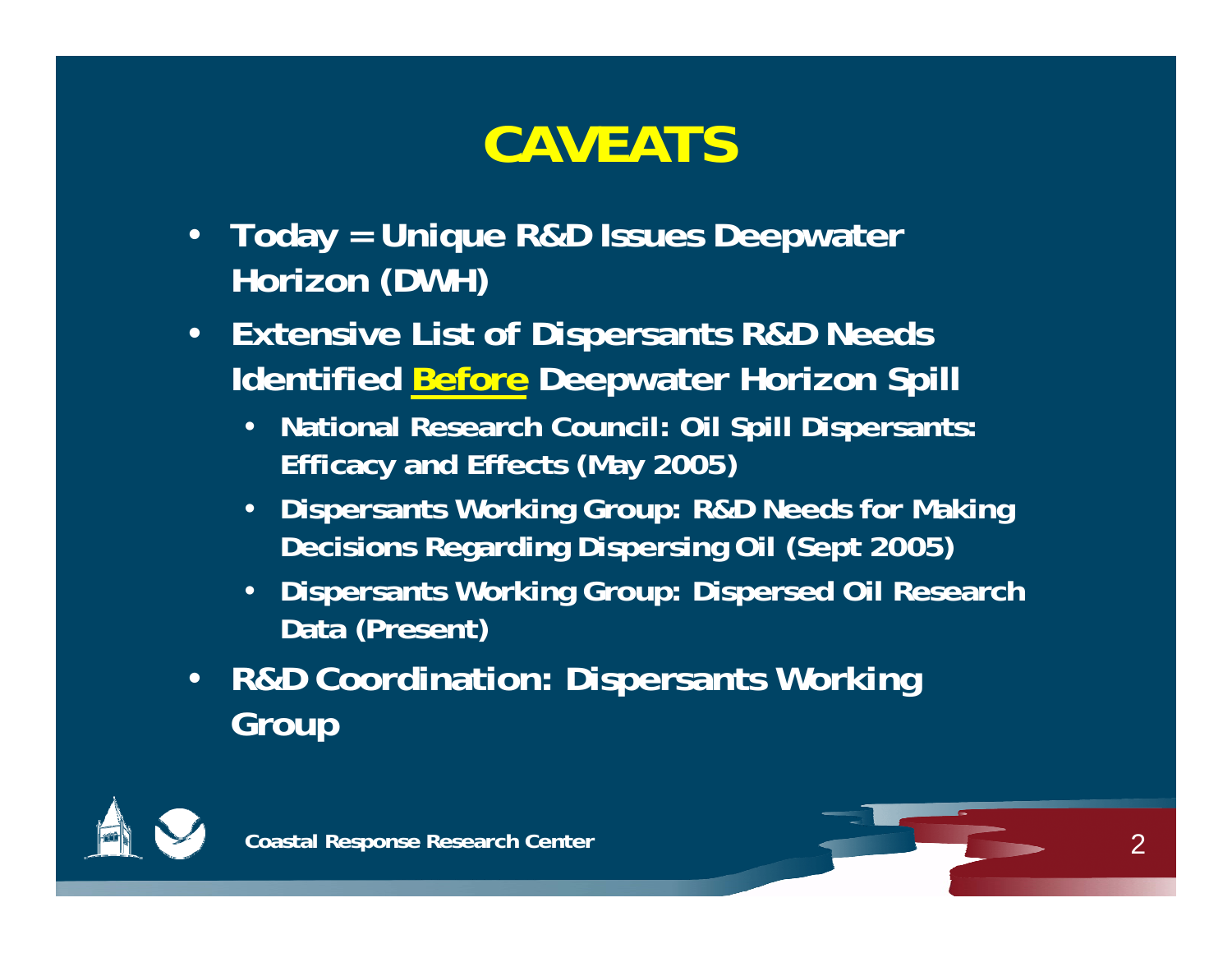# **DEEPWATER HORIZON SOURCES***(TODAY'S PRESENTATION)*

- **Deepwater Horizon Dispersants Use Meeting Report** 
	- **(May 2010)**
- **Deepwater Horizon Dispersants Data Webinar** 
	- **(July 2010)**



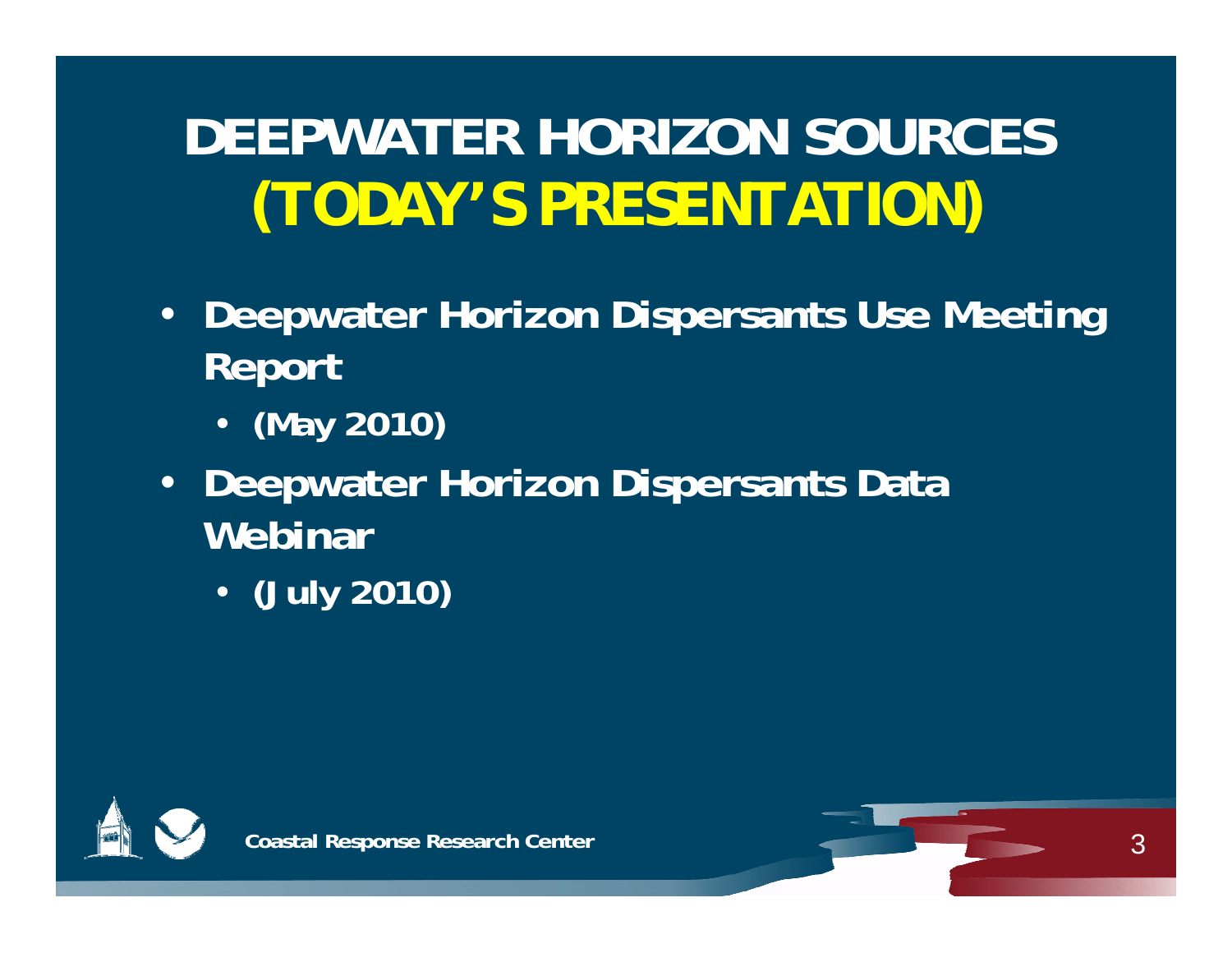# **R&D ISSUES – DEEPWATER HORIZON**  *LARGE VOLUME*

- **Large Volume Applied: 1 84M Gallons Total 1.84M Gallons** 
	- **1.07M gallons surface**
	- **0 77M subsurface 0.77M**
- **IXTOC = 2.5M gallons**
- **Continuous Application Over Many Days**
	- **Long-term exposure**



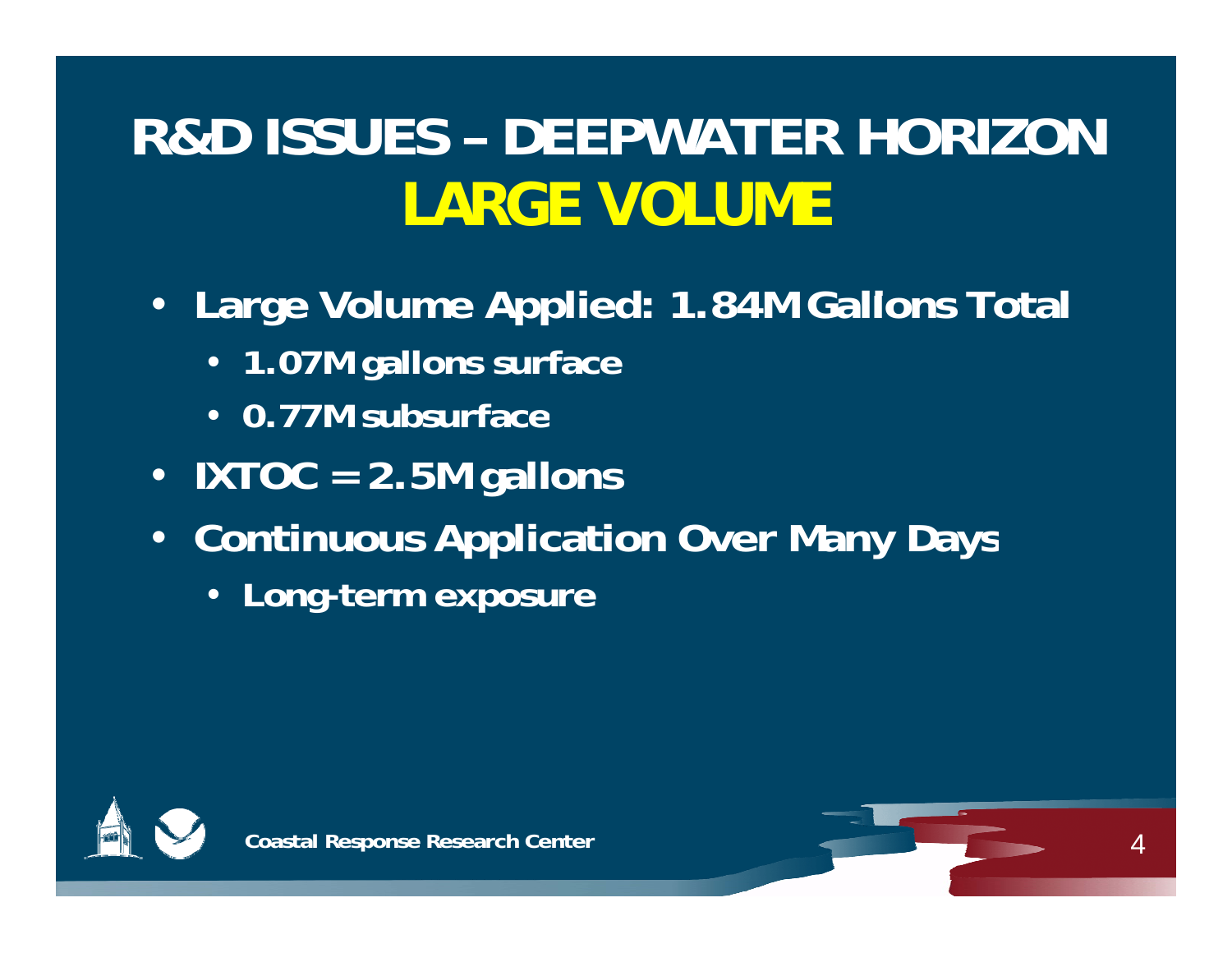## **R&D ISSUES – DEEPWATER HORIZON***SUBSURFACE INJECTION*

#### $\bullet$ **Deepwater Dispersant Use**

- **Injection in turbulent plume**
- Cold water (~4<sup>0</sup> C) in deep GOM
- **Warm oil (~1000C) exiting well**
- Pressure high (2200 psi at 5000 ft, oil exiting **under pressure too)**



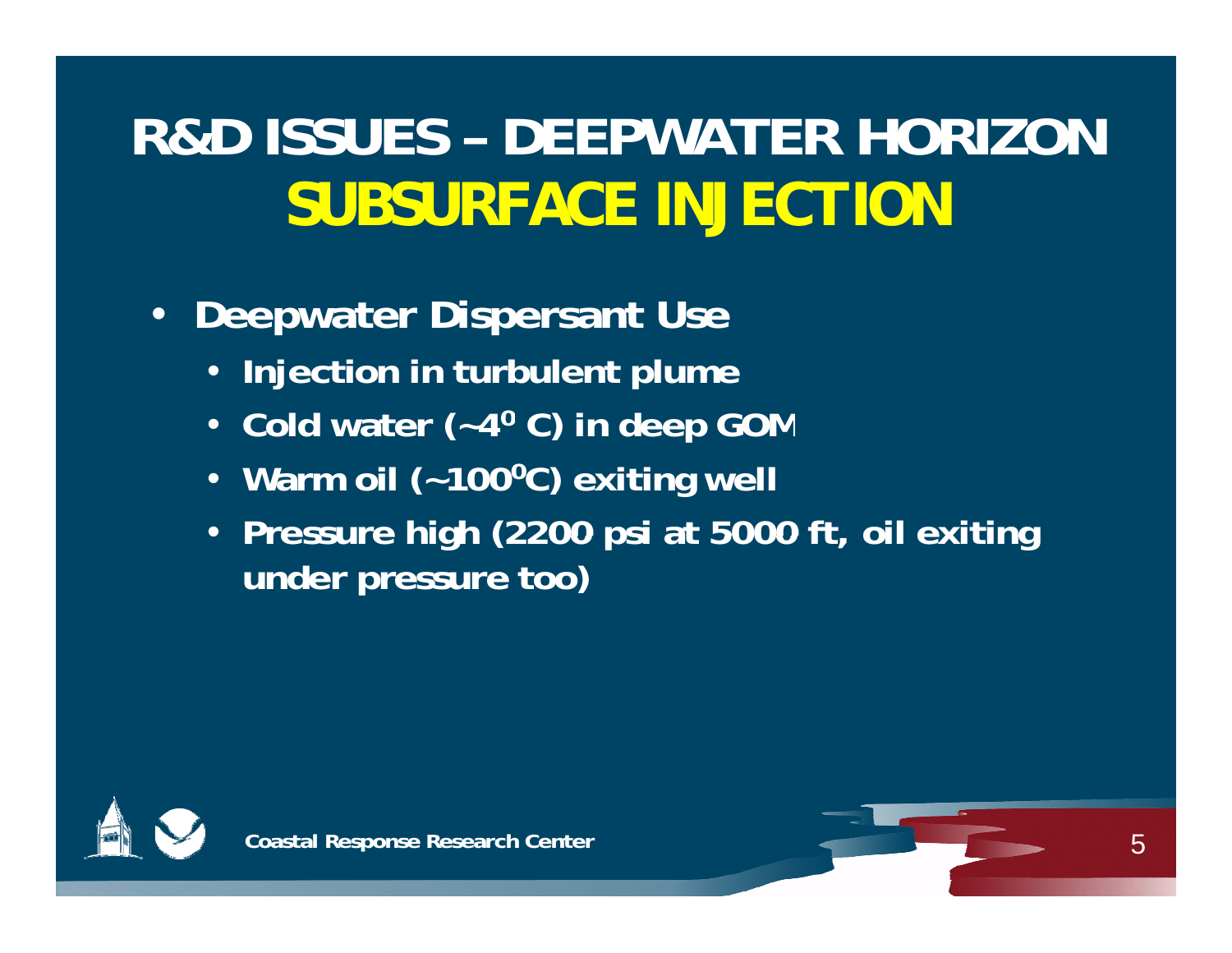# **R&D ISSUES – DEEPWATER HORIZON***EFFICACY*

- **Dispersant: Oil Ratio**
- •**Dispersant Types**
- **Oil Flow Rate Estimates**
- **Subsurface Mixing Energy**



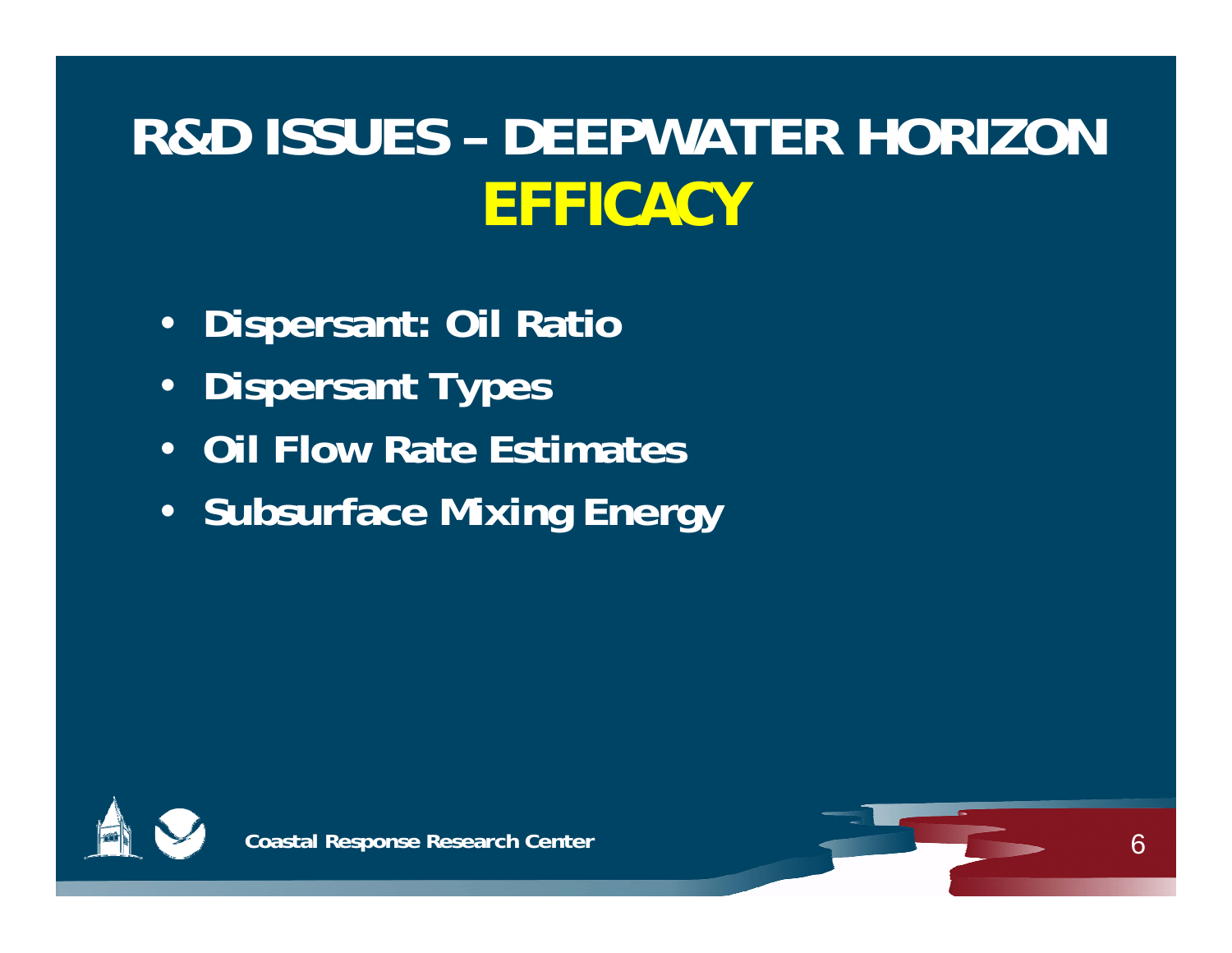# **R&D ISSUES – DEEPWATER HORIZON**  *EFFECTIVENESS*

- $\bullet$ **Droplet Size Distribution**
- **Monitoring Techniques:** 
	- **Conventional = Visual + Fluorescence**
	- **Gas Chromatography / Mass Spectrometer**
	- Acoustics
	- **Particle Counter (LISST)**
- Ocean Observing Systems (e.g., gliders)
- •**Molecular Techniques (DNA)**



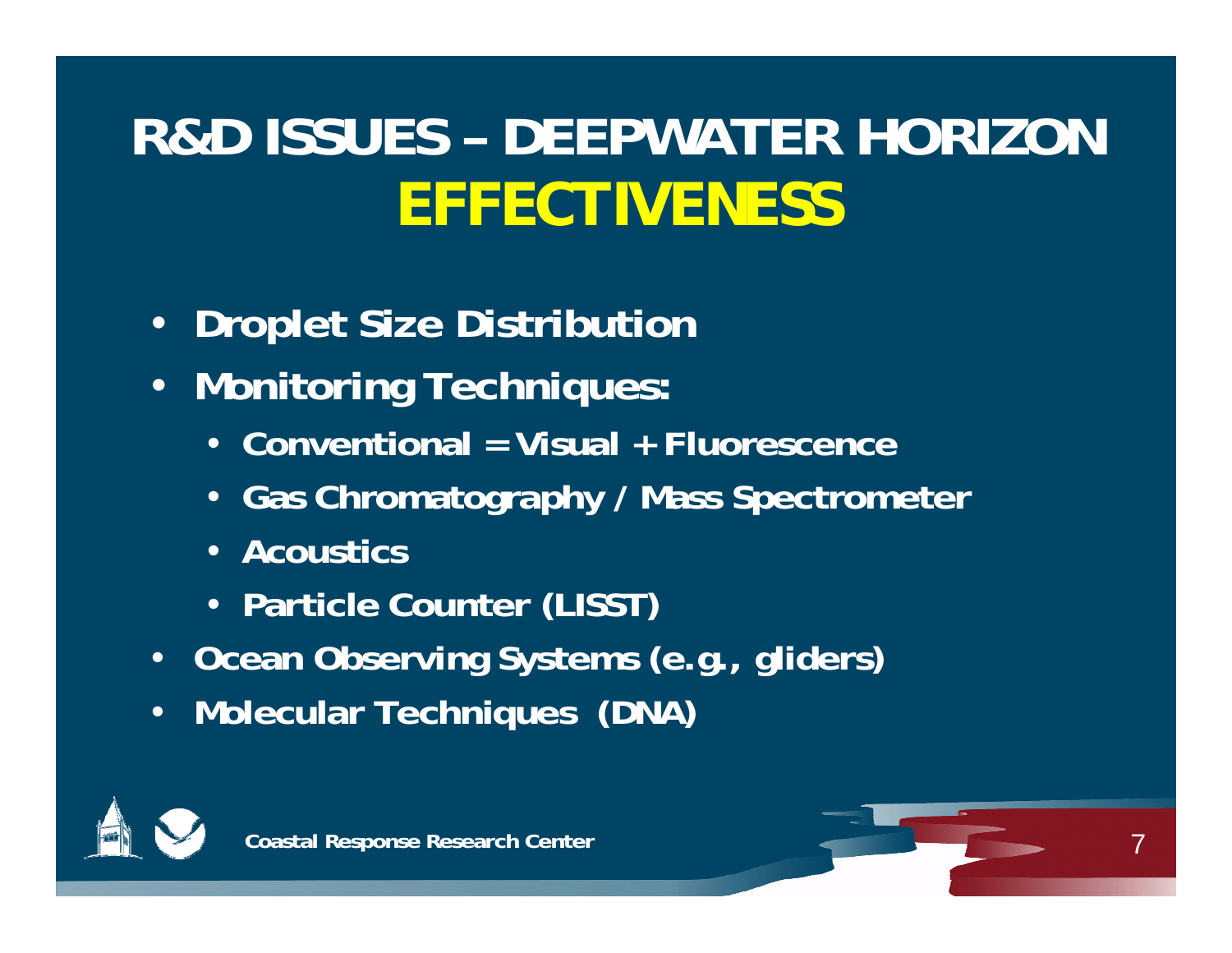# **R&D ISSUES – DEEPWATER HORIZON***FATE & BEHAVIOR*

- **Fate and Behavior: (Chemical Dispersants vs. Natural Dispersion)**
	- **3D behavior from deepwater upward**
		- **Dispersion**
		- **Dissolution**
		- **Biodegradation**
		- **Sinking (?)**
	- Dispersability of weathered oil
	- **3D models to predict where, when, how much**
		- **Offshore and onshore model links**

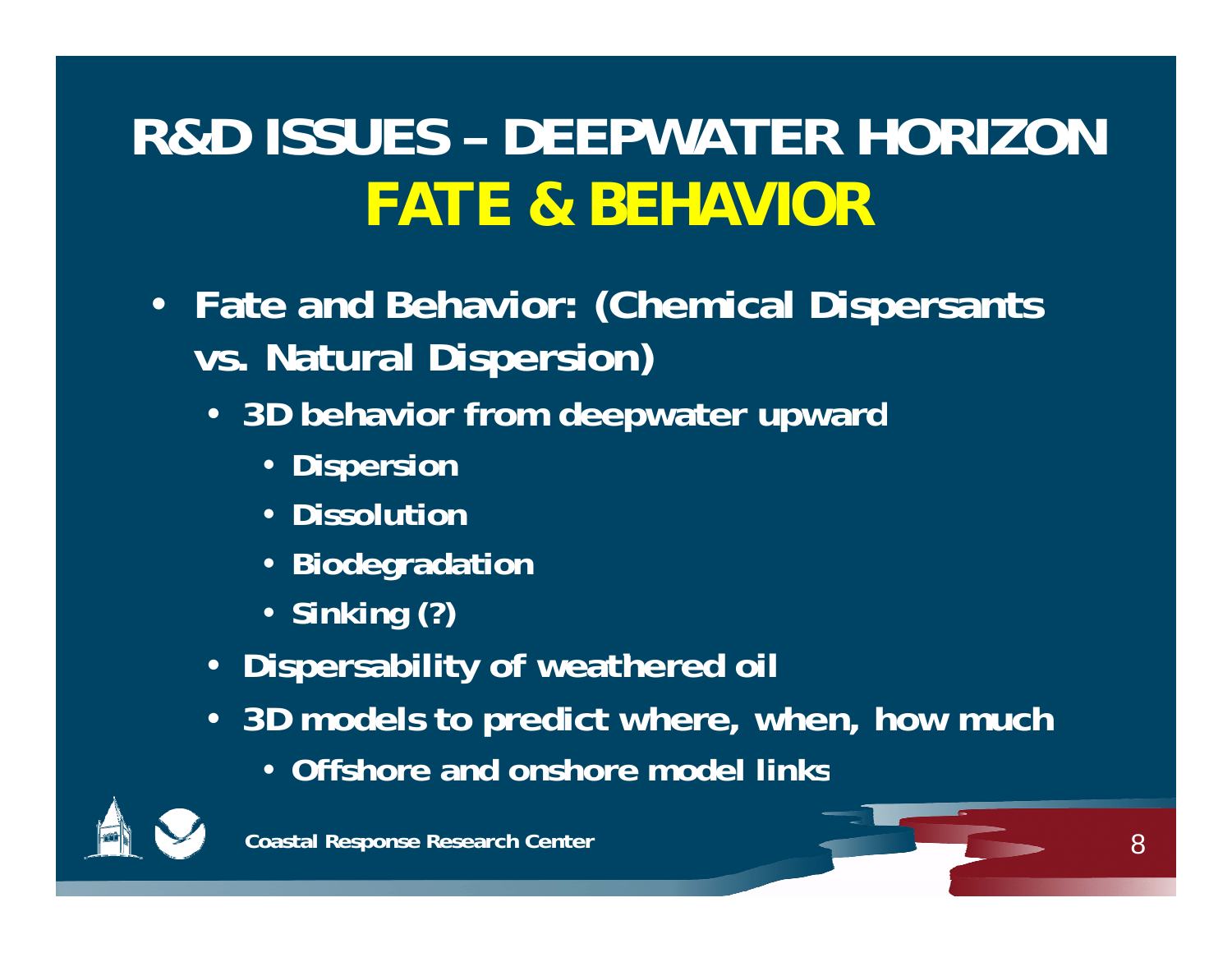# **R&D ISSUES – DEEPWATER HORIZON**  *BIOLOGICAL EFFECTS*

- **Air vs Water Exposure vs.**
- **Marine Biota (Surface & Deepwater) and Humans**
- •**Food Web, Ecosystems, Bioaccumulation**
- **Acute vs. Chronic**
- **Cytotoxicity, Endocrine Disrupters**
- **Realistic Exposures**
	- **Time and Concentration**
- **Seafd f oo Sa ety** 
	- •**Dispersants in Seafood**
	- •**Dispersed oil**



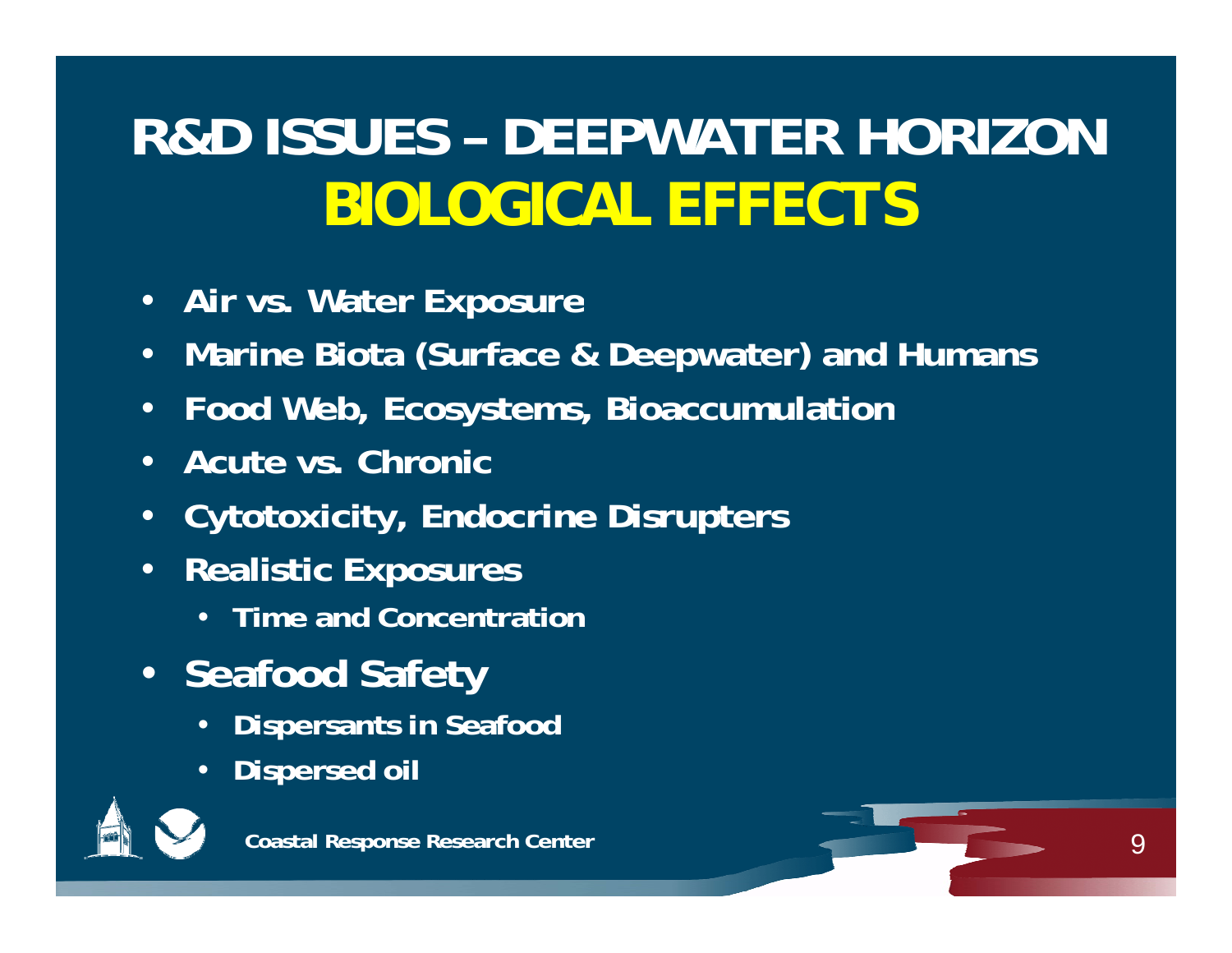# **R&D ISSUES – DEEPWATER HORIZON***OTHER TOPICS*

- • **Dispersant Discontinuance Criteria**
	- **Role of Consensus Ecological Risk Assessment**
- **Dispersant Database**
	- **Build on LUMCON (LA Universities Marine Consortium)**
	- **Biological Threshold Database**
	- **Links to Previous Studies**